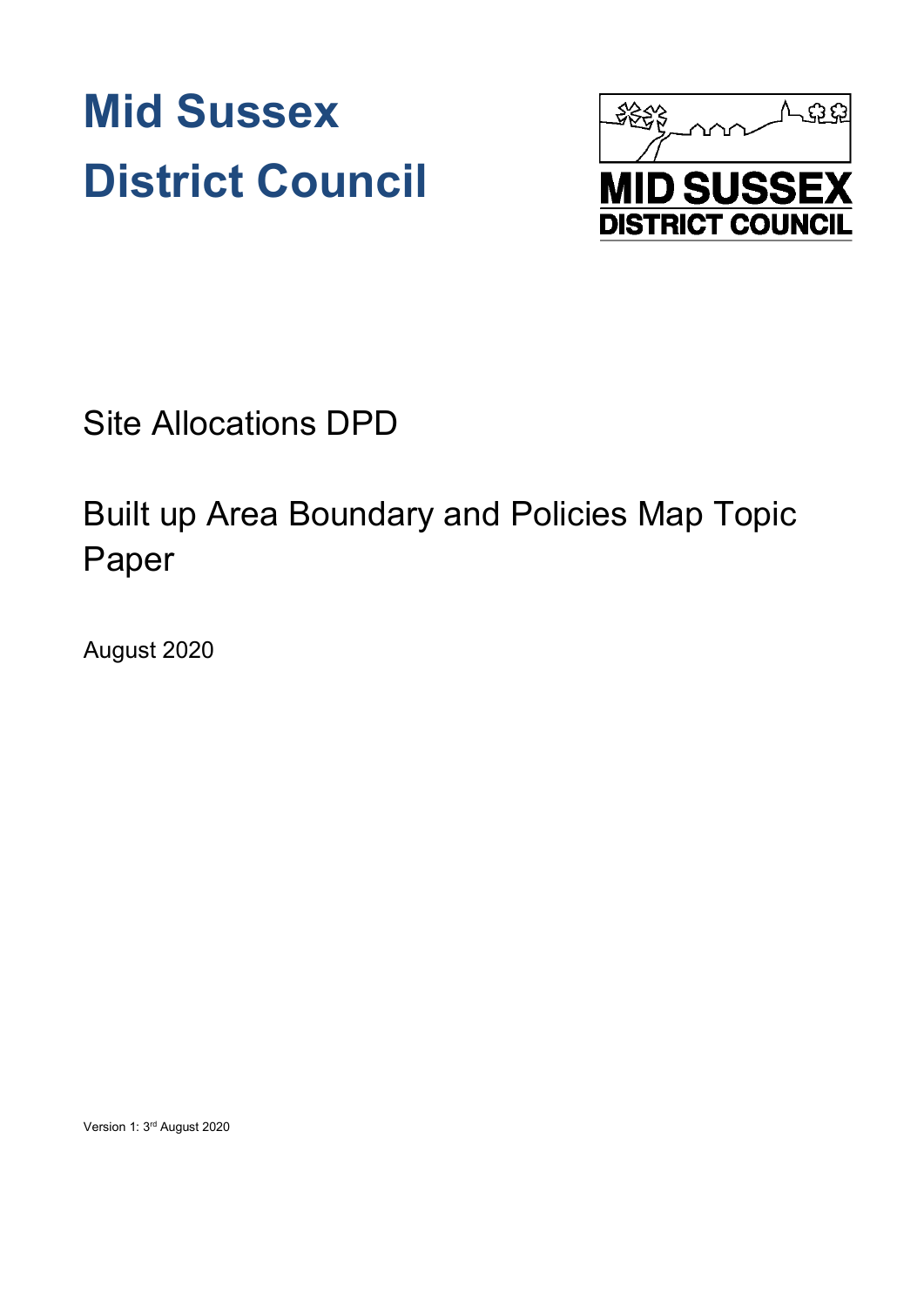#### **Contents**

| 2.0 Purpose of the Review Material According 2.0 Purpose of the Review Material According 2.0 |  |
|-----------------------------------------------------------------------------------------------|--|
|                                                                                               |  |
|                                                                                               |  |
|                                                                                               |  |
| 6.0 Regulation 18 Representations regarding the Built-Up Area Boundary 6                      |  |
|                                                                                               |  |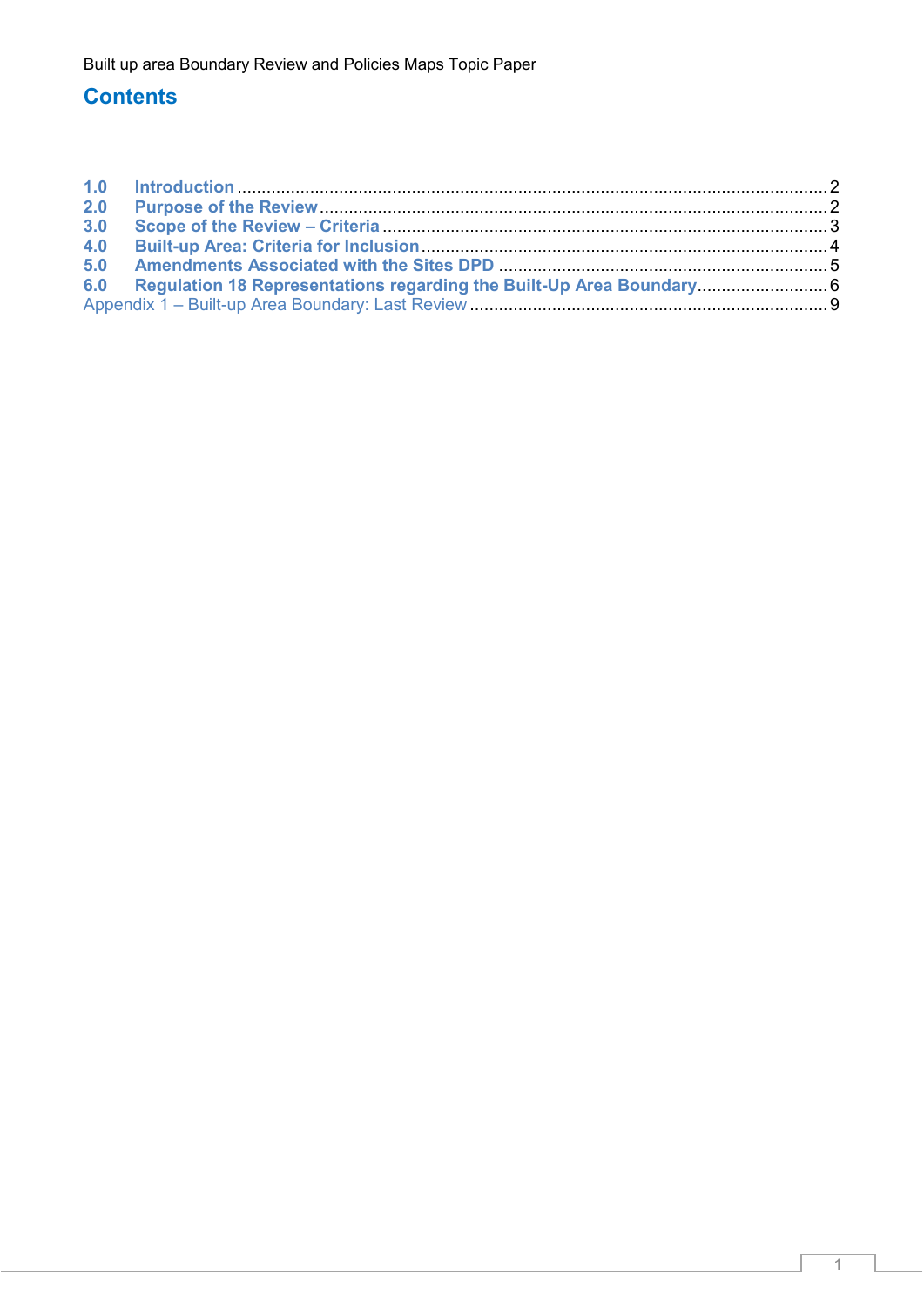#### **1.0 INTRODUCTION**

- 1.1 The Built-Up Area (BUA) boundary marks the distinction between built-up areas of the towns and villages and the countryside in order to apply the relevant land use policies effectively. The Mid Sussex District Plan (and accompanying Policies Map) defines the built-up area, and all areas outside the built-up area are defined as countryside. Most of the towns and villages in the District have a built-up area boundary, and these are shown on the Policies Map. Some of the smaller villages and settlements have no built-up area. For policy purposes, these are treated as being within the countryside.
- 1.2 A review of BUA Boundaries is necessary to ensure the policies remain effective. Policy DP12 of the District Plan makes provision for the review of BUA boundaries by Neighbourhood Plans or through a Site Allocations Development Plan Document. It is also important to regularly review BUA Boundaries so that the BUA remains up-to-date for the purposes of Policy DP6 which requires the consideration of a sites proximity to the BUA boundary. Due to their significance in planning, built up area reviews must follow due planning process and be formally defined as part of the development plan.

#### **2.0 PURPOSE OF THE REVIEW**

- 2.1 The District Plan policies map shows the current BUA boundary. This boundary is based on a review of boundaries in 2002, undertaken to inform the Local Plan. Since then, it has been amended to include:
	- Sites allocated within the Small Scale Housing Allocations DPD
	- Proposed amendments to the boundary as proposed in made Neighbourhood Plans
	- Allocated sites within the District Plan.
- 2.2 The BUA boundary on the District Plan Policies Map therefore represents the most up-to-date boundary reflecting site allocations since the last boundary review in 2002. Appendix 1 sets out the date of the last review to each boundary.
- 2.3 However, there are some newer developments (i.e. since the last boundary review 2002) that are currently outside the BUA which could now logically be included within it. This is as a result of speculative/windfall developments that have been permitted/completed since the last review took place. As the developments have been speculative rather than allocated, they have not triggered an automatic revision to the built-up area boundary (as the boundary can only be amended and adopted through the development plan process).
- 2.4 The purpose of this review is therefore to:
	- Assess areas that have been built since the last review, which logically could be included within the BUA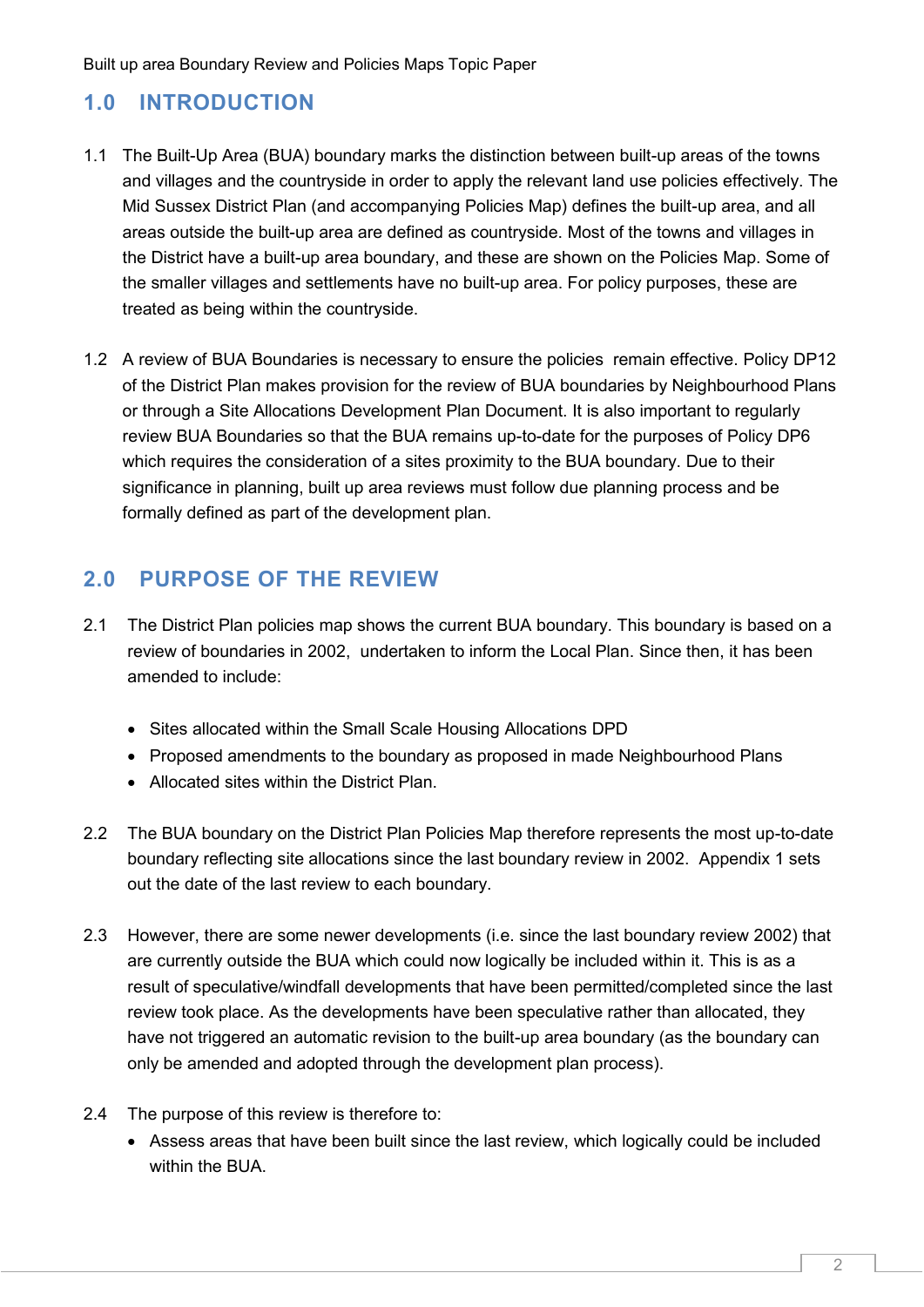- Assess areas that have planning permission which have not yet commenced/completed, which logically could be included within the BUA.
- 2.5 This review will not amend the BUA to include areas that have development potential (such as sites identified within the SHELAA) which are not a commitment (i.e. are not allocated or have planning permission) nor will it seek to include areas that were purposefully left out of the BUA during the 2002 review.

## **3.0 SCOPE OF THE REVIEW – CRITERIA**

3.1 This review is only intending to make factual changes to the boundary to reflect built/proposed development as opposed to being a full-scale review. A full-scale review of BUA boundaries will be undertaken as part of the District Plan Review.

Phase 1a

3.2 The following criteria set out the types of area that will be considered for inclusion within the built-up area. Meeting any one of these criterion will not automatically warrant an inclusion into the built-up area (as the area will still need to accord with the BUA Guidelines set out below) but will be reviewed for inclusion.

**1)** Where a site adjacent to the current BUA has been allocated for development (in the District Plan, Small Scale Housing Allocations DPD, Site Allocations DPD or Neighbourhood Plans); or

**2)** Where a site adjacent to the current BUA has been permitted for development, and completed or commenced, since the last review in 2002; or

**3)** Where a site adjacent to the current BUA has been permitted for development (i.e. benefits from an extant planning permission) since 2002, but not yet commenced; or

**4)** Where development was previously excluded from the BUA as it was remote from it, but a revision to the built-up area (to reflect any of the circumstances above) may warrant its inclusion, it will be considered for inclusion.

- 3.3 The following exception applies:
	- If a site was purposefully excluded from the BUA boundary in the 2002 review, it will remain excluded unless it meets the criteria above.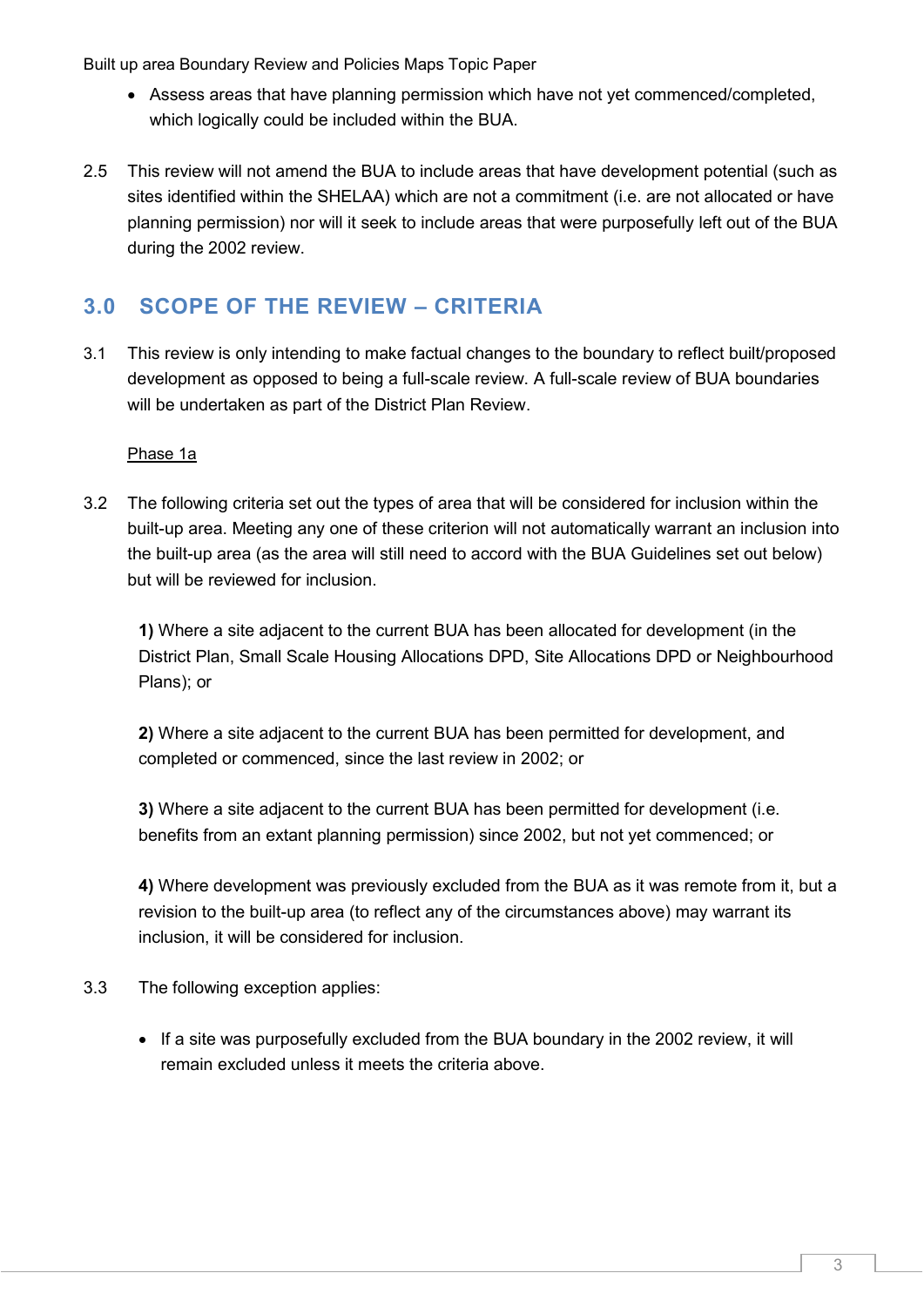#### **4.0 BUILT-UP AREA: CRITERIA FOR INCLUSION**

#### Phase 1b

- 4.1 Once a site has been identified as meeting the one of the four criteria above (Phase 1a), Phase 1b of the review will then apply a further set of criteria, which identify which sites should be included in the BUA. These criteria have been used consistently by the Council through the 2002 review, through iterative changes to the BUA boundaries since that time, and through the District Plan preparation process.
- 4.2 Defining the boundary of a settlement involves identifying the point at which the character of a settlement changes from being urban or semi-urban to being rural or semi-rural. In many areas there is little doubt as to precisely where the change in character occurs, for example where a housing estate is contained by a road beyond which lies farmland. In other areas the change is more subtle and less easy to identify, for example where housing on the edge of a village becomes more sporadic and is no longer related to the structure of the village.
- 4.3 The Phase 1b criteria are set out below:
	- Areas will only be included within the built-up area where it is urban/semi-urban in character
	- Boundaries will only be amended where it forms a defensible extension to the existing boundary. Boundaries are drawn along identifiable physical features such as roads, watercourses, hedges or tree belts.
	- Boundaries are drawn along existing property boundaries as defined by features such as garden fences.
	- In exceptional circumstances, the boundary will be drawn to include the property but exclude the curtilage, where the character of the curtilage was clearly rural or would suffer visual harm if development permissible under policies for the BUA were allowed.
	- Uses on the edge of settlements such as playing fields and burial grounds are normally omitted from the BUA boundary.
	- Areas of low density, sporadic development on the edge of settlements and which are separated from the settlement by road or other physical feature are normally omitted from the BUA boundary.
	- Built-up area boundaries do not necessarily correspond with Conservation Area boundaries as Conservation Areas are defined using a different set of criteria.
	- Built-up area boundaries do not necessarily correspond with Strategic/Local/Green gap boundaries or boundary of the High Weald Area of outstanding Natural Beauty as these are defined using a different set of criteria.
	- Built-up area boundaries do not necessarily correspond with town/parish boundaries, or ward boundaries, nor would an addition to a built-up area necessarily warrant a review of a town/parish or ward boundary (revisions to these boundaries are outside the planning process).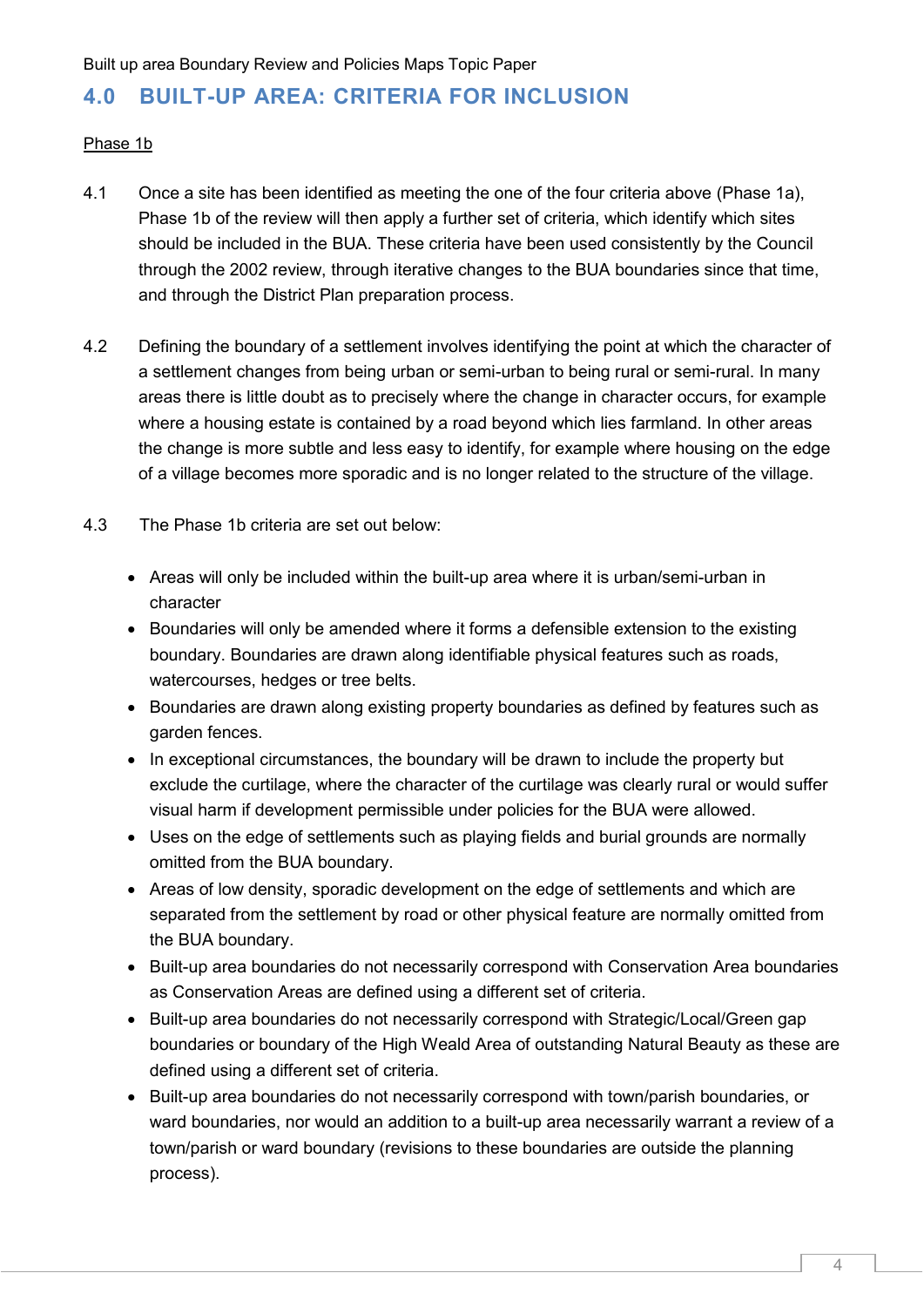• In limited circumstances, it makes logical sense to include small parcels of land which are contained between areas which are now proposed within the BUA and where there is a clear defensible boundary.

### **5.0 AMENDMENTS ASSOCIATED WITH THE SITES DPD**

- 5.1 Each of the relevant inset maps have been updated to include each of the allocations in the Sites DPD for both new housing (policies SA12 – SA33) and employment allocations (policies SA2 – SA9), along with identifying existing employment sites now formally proposed to be safeguarded by policy SA34(Existing Employment Sites).
- 5.2 As set out under Phase 1a criterion 1, the BUA has also been amended to accommodate any housing allocation which is located outside and adjacent to the current BUA boundary. In the case of the housing allocation SA26: Land South of Hammerwood Road however, the site is not contiguous with the settlement of Ashurst Wood, although it is well related to the settlement. It is separated by Hammerwood Road and is part of a distinctly different character from the main settlement of Ashurst Wood. The size of the site was reduced in size following the Regulation 18 consultation, resulting in the development being more closely associated with existing development of Yewhurst Close to the east and the wider settlement area beyond, focused around Cansiron Lane, which is also outside the built-up area boundary. In accordance therefore with Phase 1b criteria regarding sporadic development on the edge of settlements, it does not make logical sense to extend the built-up area boundary around this allocation. This is shown on Policies map 4: Ashurst Wood.
- 5.3 Inset map 7b: Burgess Hill Science and Technology Park is a new inset map and has been included to identify the full extent of the proposed Science and Technology Park (SA9) which was previously only identified as a broad location under District Plan Policy DP1 (Sustainable Economic Development).
- 5.4 In addition; the proposed Burgess Hill/ Haywards Heath Multifunctional Network (draft policy SA37) has been identified on the relevant maps; key junctions identified by policy SA35 (Safeguarding of Land for and Delivery of Strategic Highway Improvements) have been included at maps 7b: Burgess Hill Science and Technology Park and map 20:Twineham showing the A23/A2300 Hickstead junction, map 8a: Copthorne inset for the Copthorne Hotel junction, map11a:East Grinstead for the A22 Imberhorne Lane and A22 Lingfield Road junction. The Wivelsfield Railway Station area (SA36) has also been identified on map7:Burgess Hill.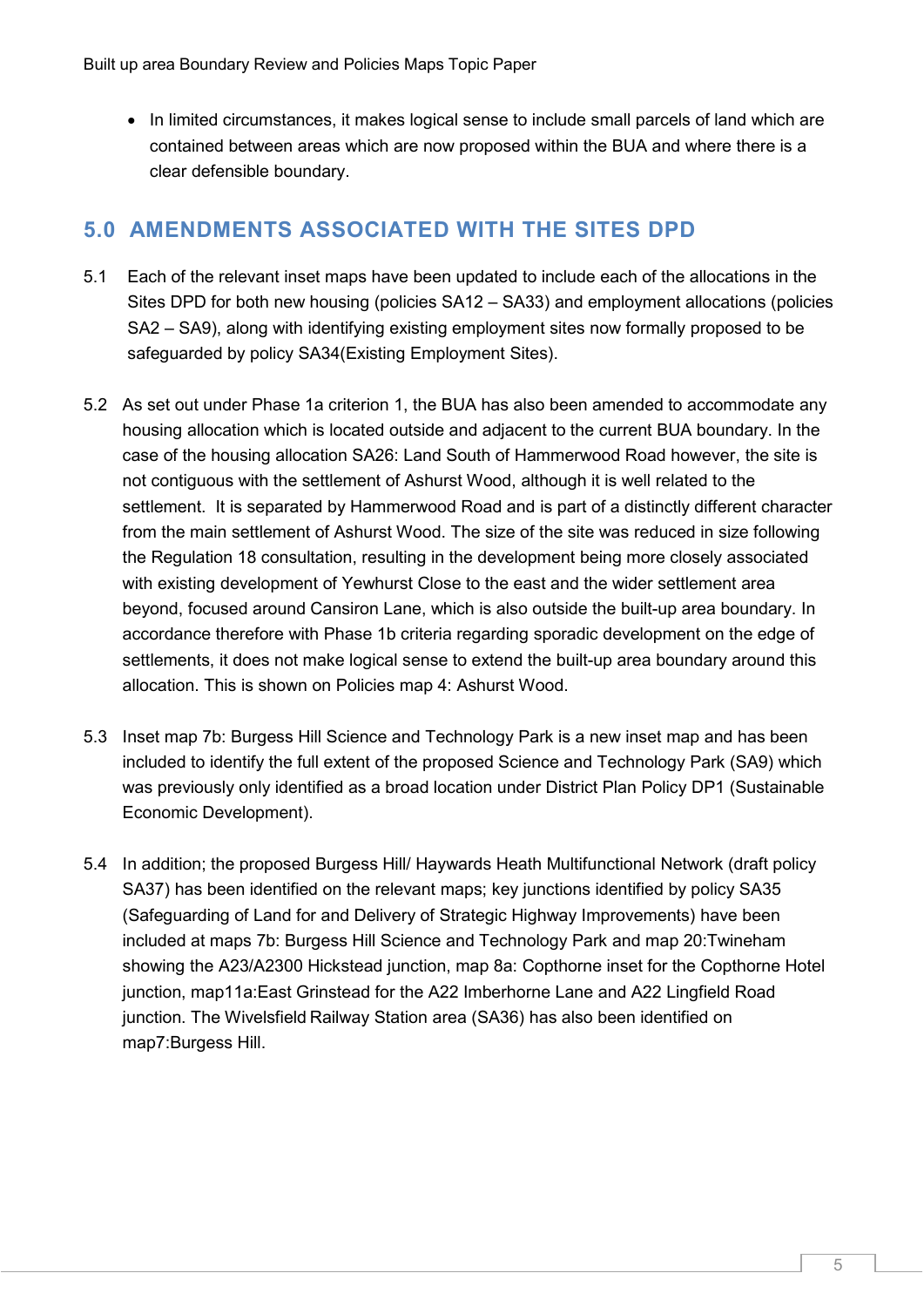#### **6.0 REGULATION 18 REPRESENTATIONS REGARDING THE BUILT-UP AREA BOUNDARY**

- 6.1 In addition to the Phase 1 boundary review, consideration has also given to representations received during the Regulation 18 public consultation on the Site Allocations DPD in respect of the BUA boundary.
- 6.2 The table below sets out the response to representations received and how these have been responded to.

| Map reference  | <b>Proposed Amendment</b>                                                                                                                                     | <b>MSDC Response</b>                                                                                                                                                                                                                                                                                                                                                                                                                                                                                                                                                                                                                                                                                                 | <b>Conclusion</b> |
|----------------|---------------------------------------------------------------------------------------------------------------------------------------------------------------|----------------------------------------------------------------------------------------------------------------------------------------------------------------------------------------------------------------------------------------------------------------------------------------------------------------------------------------------------------------------------------------------------------------------------------------------------------------------------------------------------------------------------------------------------------------------------------------------------------------------------------------------------------------------------------------------------------------------|-------------------|
| 3a Ardingly    | Area to the east of Selsfield<br>Road, to the south of Cob<br>Lane should be included<br>within the BUA                                                       | The development on the eastern side of Selsfield Road,<br>north of the BUA boundary is of a notably different<br>character to that of the predominantly densely developed<br>Village of Ardingly. The point at which the existing BUA<br>boundary stops on the eastern side of the road, the                                                                                                                                                                                                                                                                                                                                                                                                                         | No change         |
|                |                                                                                                                                                               | properties no longer directly abut and front the road, they<br>are focused around the inward looking development of<br>Hett Close which is formed of Turnpike Court, and<br>Hapstead House, which has the appearance of a low<br>density, lose knit form of development with a more<br>irregular layout than is predominantly characteristic within<br>the main settlement of Ardingly. Further north, low                                                                                                                                                                                                                                                                                                           |                   |
|                |                                                                                                                                                               | density housing continues, with each of the properties<br>occupying large garden plots with established front<br>gardens; which denotes the semi-rural approach to the<br>village. The housing allocation (SA25) will be of<br>comparable density to the main settlement of Ardingly<br>and will focus around the existing recreation ground with<br>the clear defensible boundary of Selsfield Road to the<br>east.                                                                                                                                                                                                                                                                                                 |                   |
| 4 Ashurst Wood | Land at Yewhurst adjacent<br>to SA 26 (Land south of<br>Hammerwood) should be<br>included in the BUA.                                                         | An explanation of why the allocation at Hammerwood<br>Road has not been included is set out at paragraph 5.2<br>above. Applying the same logic and approach to<br>development to the north-east of the allocation; the<br>boundary has not been extended in this area of the<br>village                                                                                                                                                                                                                                                                                                                                                                                                                              | No change         |
| 7 Burgess Hill | Seven residential<br>properties and curtilage of<br>properties to the east of<br>SA12 (Land South of 96<br>Folders Lane) should be<br>included within the BUA | The approach into Burgess Hill from the roundabout<br>(junction with B2112) to the east clearly denotes this<br>section of Folders Lane as a semi-rural transitional<br>approach to Burgess Hill, it is heavily treed and of low<br>density development (including the 7 properties MSDC<br>haven't not included) on the southern side of the road,<br>the properties are set back from Folders Lane behind a<br>tree belt and hedgerow. The housing allocation (SA12),<br>stretches behind some of these properties, however is<br>unlikely to be readily visible along this stretch of Folders<br>Lane and would be of notably higher density than the<br>existing frontage properties, more akin to the adjoining | No change         |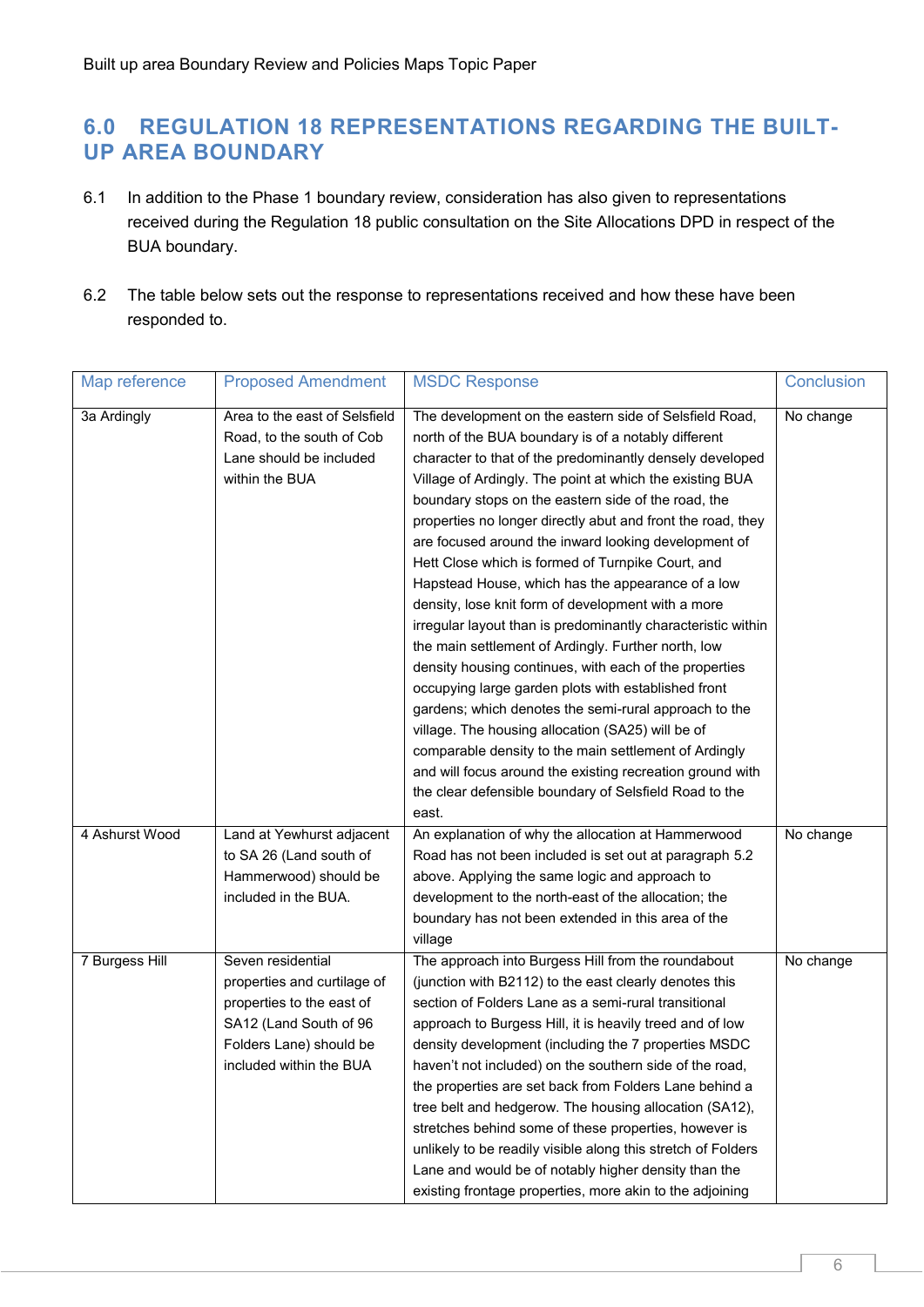|                    |                               | development to the west. Due to the contribution that       |                    |
|--------------------|-------------------------------|-------------------------------------------------------------|--------------------|
|                    |                               | these 7 properties make to the character of the rural-      |                    |
|                    |                               | urban transition they have not been included within the     |                    |
|                    |                               | BUA.                                                        |                    |
| 7 Burgess Hill     | Parcel of land to the north   | The BUA has been reviewed in accordance with the            | <b>BUA</b> amended |
|                    | east of SA17 (Woodfield       | methodology as set out in the paper. It is well contained   |                    |
|                    | House) including buildings    | between the pre-existing BUA boundary and the site          |                    |
|                    | at Woodfield Farm should      | allocation, with a clear defensible boundary created by     |                    |
|                    | be included within the BUA.   | Isaac's Lane on the western boundary. The BUA has           |                    |
|                    |                               | been amended to include land between the Northern Arc       |                    |
|                    |                               | allocation and SA17.                                        |                    |
| 8a Copthorne       | The full extent of the BUA    | The policies Maps published to support the Regulation       | Complete map       |
|                    | to the west of Copthorne      | 19 Site Allocations DPD now show the full extent of the     | published          |
|                    | should be shown in the        | BUA to the west of Copthorne.                               |                    |
|                    | Local Plan                    |                                                             |                    |
| 10 Cuckfield       | Area to the east of SA23      | The site is formed of a small enclave of housing centred    | No change          |
|                    | (Land at Hanlye Lane)         | around Horsgate House and the adjacent mews                 |                    |
|                    | should be included within     | development. From Hanlye Lane, this development is          |                    |
|                    | the BUA                       | however substantially concealed from view, with only        |                    |
|                    |                               | Orchard Lodge being readily visible. As such, the           |                    |
|                    |                               | character appears as low density and rural and of notably   |                    |
|                    |                               | differing character to the main settlement of Cuckfield. In |                    |
|                    |                               | addition the Cuckfield Neighbourhood Plan did not           |                    |
|                    |                               | amend the boundary at this location even though it          |                    |
|                    |                               | allocated two sites for development within this area.       |                    |
| 11a East Grinstead | Old Court House Building      | The BUA has been reviewed in accordance with the            | <b>BUA</b> amended |
|                    |                               |                                                             |                    |
|                    | and associated curtilage to   | methodology as set out in the paper. The building is        |                    |
|                    | the south of SA18 (Former     | physically adjoined to the Former Police Station and        |                    |
|                    | <b>East Grinstead Police</b>  | forms part of the parcel of development that includes       |                    |
|                    | station) should be included   | East Court Cottages to the north. The entire parcel,        |                    |
|                    | within the BUA                | which includes the Old Court House, is well contained by    |                    |
|                    |                               | areas of open space and access roadways, clearly            |                    |
|                    |                               | distinguishing it from the wider East Court development.    |                    |
|                    |                               | To keep the BUA boundary as per the Regulation 18           |                    |
|                    |                               | consultation version would mean drawing it through an       |                    |
|                    |                               | existing building. It therefore makes logical sense to      |                    |
|                    |                               | include this parcel in within the BUA boundary.             |                    |
| 11a East Grinstead | The BUA to the east of        | The BUA has been reviewed in accordance with the            | <b>BUA</b> amended |
|                    | SA19 should be extended       | methodology as set out in the paper. Sandwiched             |                    |
|                    | to include land at 1-11a      | between site allocation SA19 to the west and a              |                    |
|                    | Crawley Down Road as the      | committed housing scheme to the east and Felbridge          |                    |
|                    | site benefits from a          | Water runs along the southern boundary. Extension of        |                    |
|                    | resolution to grant planning  | the BUA boundary to include this site would therefore be    |                    |
|                    | permission.                   | in line with Phase 1b criteria, which notes that in limited |                    |
|                    |                               | circumstance, it makes logical sense to include a site      |                    |
|                    |                               | which has clearly defensible boundaries.                    |                    |
| 13 Haywards Heath  | Recent development at         | The BUA has been reviewed in accordance with the            | <b>BUA</b> amended |
|                    | <b>Birchen Lane and Sunte</b> | methodology as set out in the paper. The BUA has been       |                    |
|                    | House should be included      | amended to include the recent developments at Elm           |                    |
|                    | within the BUA                | Close, Alder Way and Sunte Park.                            |                    |
| 17a Scaynes Hill   | Residential properties and    | MSDC propose that the BUA is amended to include the         | No change          |
|                    | curtilages of properties to   | recent Downs Close development as well as the               |                    |
|                    | the north of                  | proposed site allocation SA31. The development within       |                    |
|                    | Firlandsallocation (SA21)     | the BUA boundary, up to and including Downs Close is        |                    |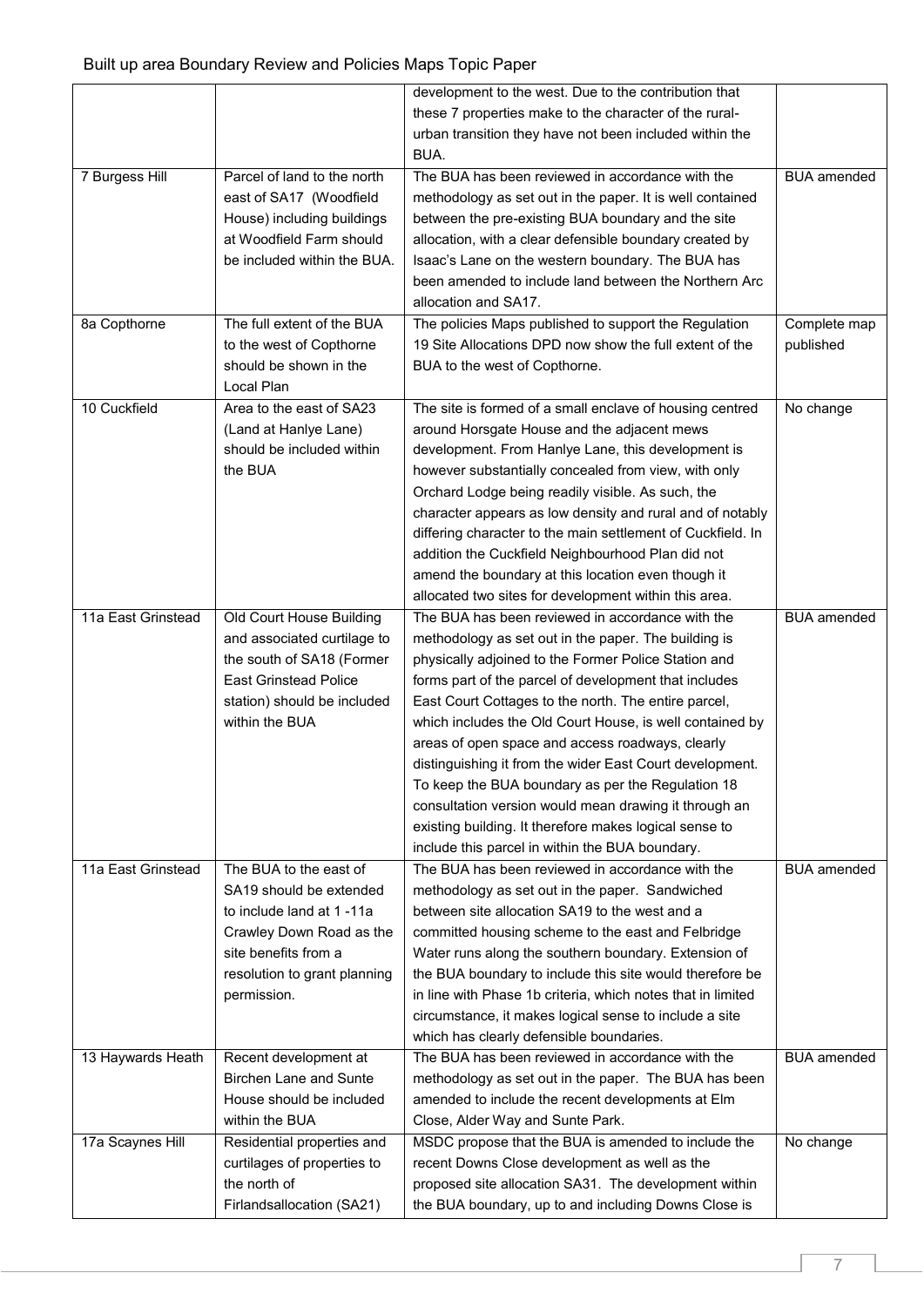|                   | should be included within     | characterised by narrow plot widths and a relatively        |                    |
|-------------------|-------------------------------|-------------------------------------------------------------|--------------------|
|                   | the BUA (excluding            | dense settlement pattern. The character notably changes     |                    |
|                   | including Virginia Cottage)   | after Downs Close from urban village to become lower        |                    |
|                   |                               | density, more sporadic development, along the southern      |                    |
|                   |                               | side of Church Road/Nash Lane and is very sparse on         |                    |
|                   |                               | the northern side. This section of Church Road, leading     |                    |
|                   |                               | into Nash Lane is typical of a semi-rural transition into a |                    |
|                   |                               | settlement but is not characteristic of the main settlement |                    |
|                   |                               | and therefore denotes the end of the built-up area.         |                    |
| 18a Pease Pottage | The BUA boundary does         | The BUA has been reviewed in accordance with the            | <b>BUA</b> amended |
|                   | not reflect the current built | methodology as set out in the paper. The BUA has been       |                    |
|                   | development and should        | amended to include the recent development to the north      |                    |
|                   | reflect the true built form   | of Horsham Road.                                            |                    |
| 19 Turners Hill   | Withypitts Farm house         | This area which is located south-east of the allocation is  | No change          |
|                   | building to the south of SA   | predominantly very low density, with the exception of       |                    |
|                   | 32 (Withypitts Farm) should   | Thornhill Cottages which is a row of terraced cottages on   |                    |
|                   | be included in the BUA        | the furthest extremity of the group. This section of        |                    |
|                   |                               | Selsfield Road is predominantly lose knit, low density      |                    |
|                   |                               | ribbon development, typical of the semi-rural approach to   |                    |
|                   |                               | a settlement such as Turners Hill and represents the        |                    |
|                   |                               | transition from the rural countryside to the village and as |                    |
|                   |                               | such has not been included in the BUA extension.            |                    |